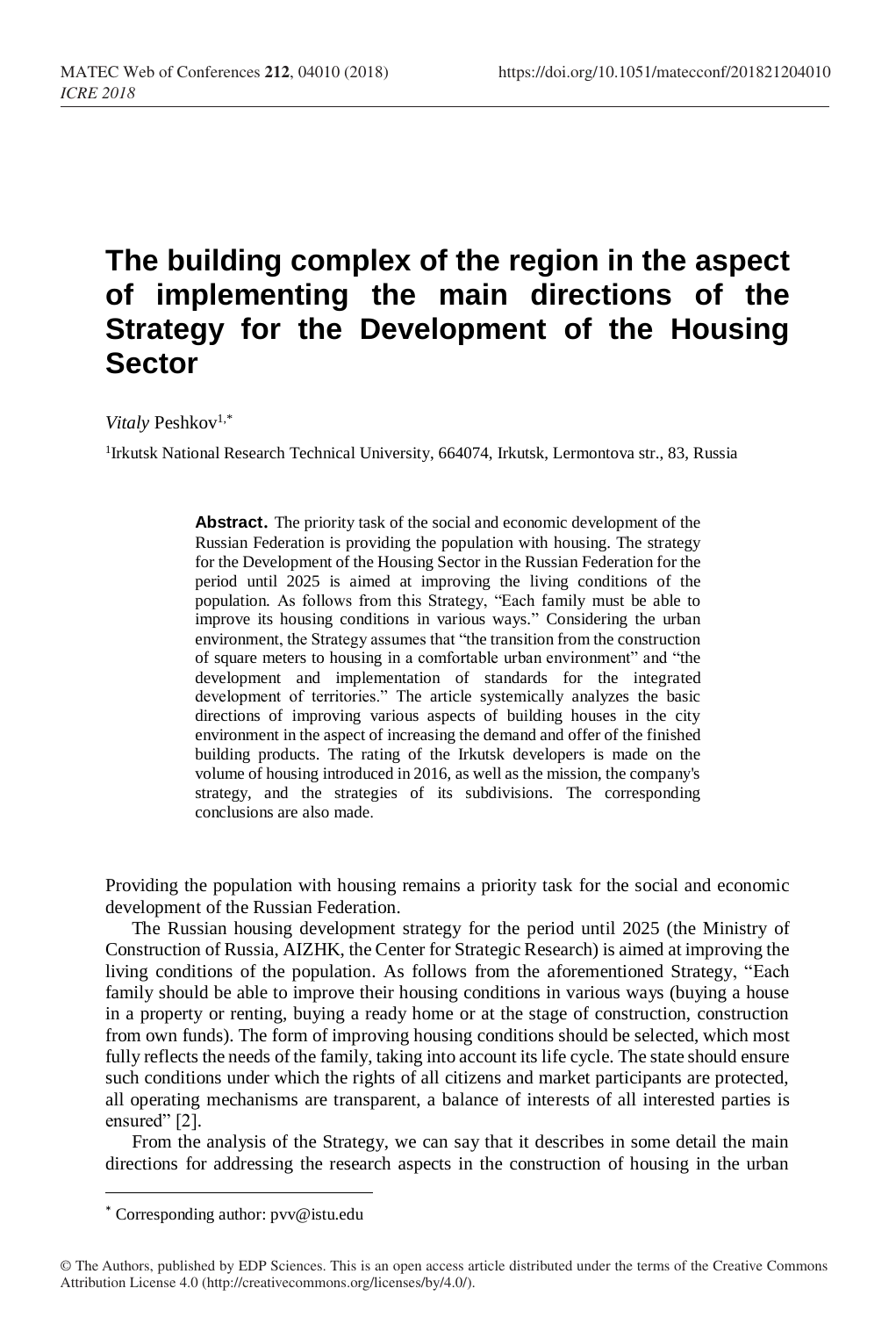environment. These directions have been thoroughly studied before by Russian and foreign scientists [3].

Considering the urban environment, the Strategy assumes: "the transition from the construction of square meters to housing in a comfortable urban environment" and "the development and implementation of standards for the integrated development of territories." When developing measures to improve the directions, approaches, mechanisms, tools in the construction sector, the Strategy points out at: (a) increasing the housing security of the population (important are not only square meters, but also the number of rooms in the housing); (b) reducing administrative barriers in construction; (c) increasing transparency of the construction industry; (d) creating an effective mechanism for guaranteeing the rights of citizens participating in shared construction; (e) creating a system for financing construction through banking mechanisms without direct involvement of the population's funds; (f) supporting the construction of infrastructure from the federal budget in the implementation of priority housing projects and development programs for built-up areas; (g) stimulating the modernization of the construction industry and improving the quality of industrial housing construction by gradually banning the use of obsolete technologies and stimulating the use of new technologies. Finally, approaches to the solution of the land issue for the purposes of housing construction have been proposed. The Strategy notes and focuses on two main areas and approaches, namely "the transition from the expansion of cities to the efficient use of built-up areas and empty areas within urban boundaries" and "the integrated development of industrial zones and development of built-up areas associated with accelerating the retirement of the existing housing stock" [1].

A system analysis of the main directions of improving various aspects of housing construction in the urban environment for increasing the demand and supply of the finished construction products predetermines the corresponding requirements for the main participants in the process of housing construction, practically to the entire construction complex of the region and, first of all, to construction organizations. The implementation of these provisions for the main part of construction organizations will require revision and processing of both organizational and economic mechanisms, as well as organizational and technological regulations and decisions, which would have a significant impact on all areas of its activities. To the greatest extent, this will have an impact on the construction organizations of the regions, including the Irkutsk region. Tables 1, 2, and 3 provide data on the volume of housing being built in 2016 by the construction companies in the Irkutsk region.

| No             | Компания               | Введено,<br>кв.м. |
|----------------|------------------------|-------------------|
|                | <b>GK</b> Domstroy     | 71110             |
| $\overline{2}$ | Nord-Vest              | 49541             |
| 3              | <b>GK VostSibStrov</b> | 37907             |
| 4              | Tsentralnyy park       | 35928             |
| 5              | <b>GK</b> Instroytekh  | 24293             |

| Table 1. Rating of developers in Irkutsk by the volume of housing introduced in 2016. |  |  |  |  |  |
|---------------------------------------------------------------------------------------|--|--|--|--|--|
|---------------------------------------------------------------------------------------|--|--|--|--|--|

| 6  | AZGI (Novyy gorod,<br>Vostok Tsentr Irkutsk.<br>Sibaviastroy) | 23423 |
|----|---------------------------------------------------------------|-------|
| 7  | Monopoliya+                                                   | 19963 |
| 8  | Sibstroykomplekt                                              | 19157 |
| 9  | Rodnyye berega                                                | 18607 |
| 10 | Avitsenna-Stroy                                               | 18529 |
| 11 | Mairta                                                        | 17384 |
| 12 | Region Sibiri                                                 | 15931 |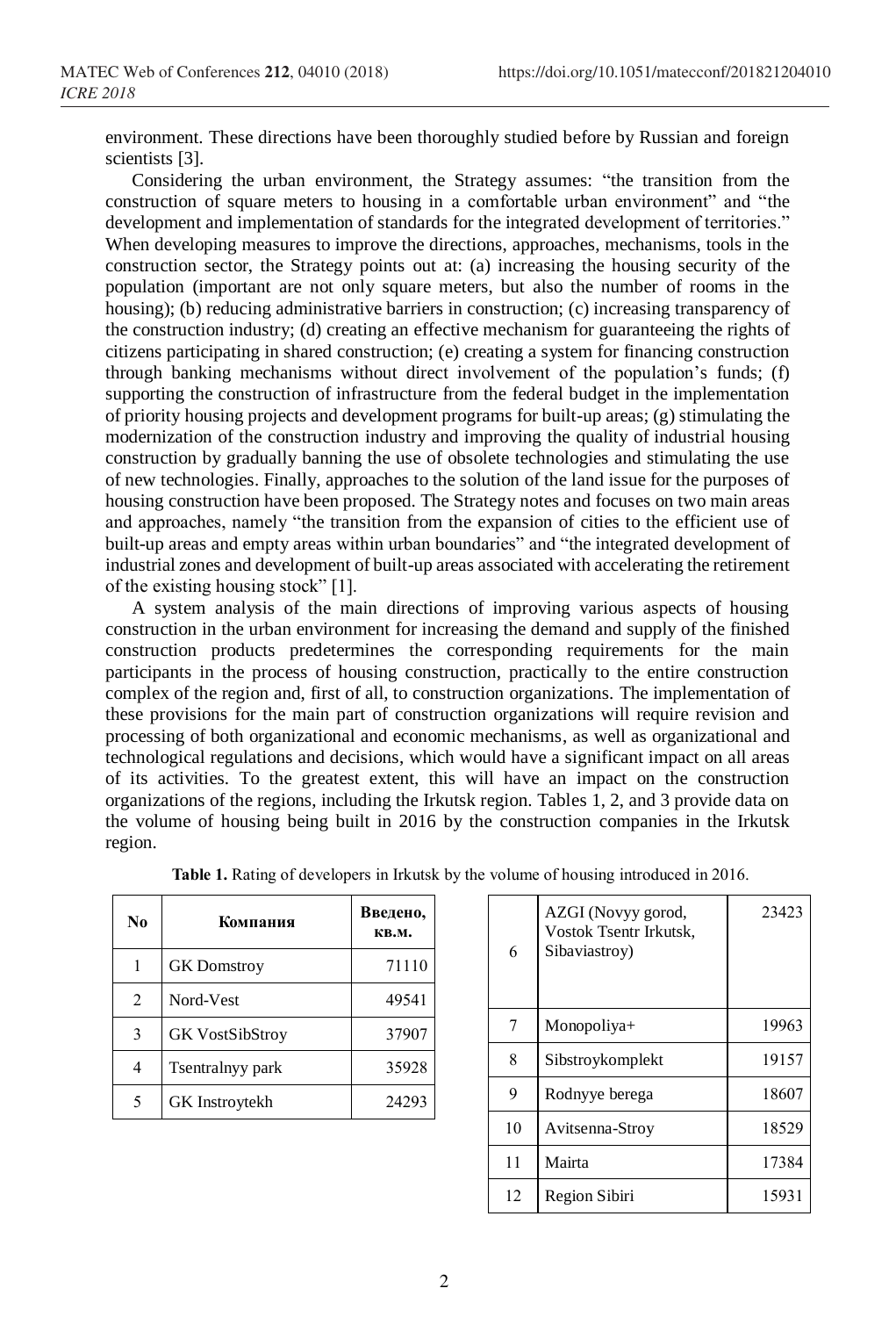| 13 | UKS g. Irkutska        | 15226  |
|----|------------------------|--------|
| 14 | Stroyrekonstruktsiya   | 13768  |
| 15 | Grand-Stroy            | 13135  |
| 16 | Pchely                 | 12709  |
| 17 | Tanar                  | 12569  |
| 18 | Vostok Tsentr Irkutsk  | 12201  |
| 19 | <b>INTS SO RAN</b>     | 11512  |
| 20 | <b>GK</b> ParapetStroy | 11220  |
| 21 | SibirEnergoTreyd       | 10080* |
| 22 | Delovyye investitsii   | 8827   |
| 23 | Vysota                 | 8768   |
| 24 | <b>GK</b> Trud         | 8466   |

| 25 | Drimstroy                 | 7543 |
|----|---------------------------|------|
| 26 | MobiKlin                  | 7276 |
| 27 | Zheldoripoteka            | 7140 |
| 28 | <b>VSSK Vostok</b>        | 6969 |
| 29 | $Ek0+$                    | 6197 |
| 30 | <b>IrkutskGorRemStroy</b> | 6185 |
| 31 | BaykalStroyInvest         | 5914 |
| 32 | Profit                    | 4609 |
| 33 | Viskhod FSK               | 4224 |
| 34 | Ofisstroy                 | 3004 |
| 35 | GK SibEnergiRemStroi      | 1574 |
|    |                           |      |

As follows from the given data the basic building organizations in housing construction are: GK Domstroy, Nord-Vest, GK VostSibStroy, Tsentralnyy park, GK Instroytekh, AZGI (Novyy gorod, Vostok Tsentr Irkutsk, Sibaviastroy), Monopoliya+, Sibstroykomplekt, Rodnyye berega, Avitsenna-Stroy, Mairta, Region Sibiri, UKS g. Irkutska, Stroyrekonstruktsiya, Grand-Stroy, Pchely, Tanar. In terms of the volume of housing, they cannot be called as the known companies in housing construction. Although it should be noted that many of them work in the market for quite a long time: GK Domstroy, GK VostSibStroy , UKS g. Irkutska, Tanar, Vostok Tsentr Irkutsk.

Figure 2 shows the mission, the company's strategy, and the strategies of its divisions. The mission is defined as "We work in order to be the best in construction and meet all the needs of buyers through high quality." The company's strategic goal is to ensure the company's competitive advantage. By business units, you can list their strategic objectives in the following manner: (a) to increase the company's share in the market; (b) to optimize transaction costs; (c) to increase the range and number of apartments; (d) to master new types of planning; (e) to strengthen the control over the quality of building materials; (f) to modernize production; (g) to create a line of consultations for buyers; and (h) to expand the list of services to customers.

The map of the strategic goals of this organization is shown in Figure 2. As follows from the map of strategic goals, the company refers to the following target indicators: market share in % (increasing the company's share in the market); volume of sales; achieving profitability (improving the profitability of the company); maintaining the level of average trade markup%; reducing the waste to a level no higher than 5% ( to strengthen control over the quality of materials, internal processes); to provide buyers of services (legal, economic purpose) (expand the list of existing services to customers); opening the company's website online consultation (a consultation line for buyers).

Thus, it can be stated that implementing the directions of the "Strategy for the Development of the Housing Sector of the Russian Federation for the period until 2025" will require a significant adjustment of the goals, objectives, and strategies for developing enterprises in the construction industry. A set of measures is needed to support the construction organizations of the region.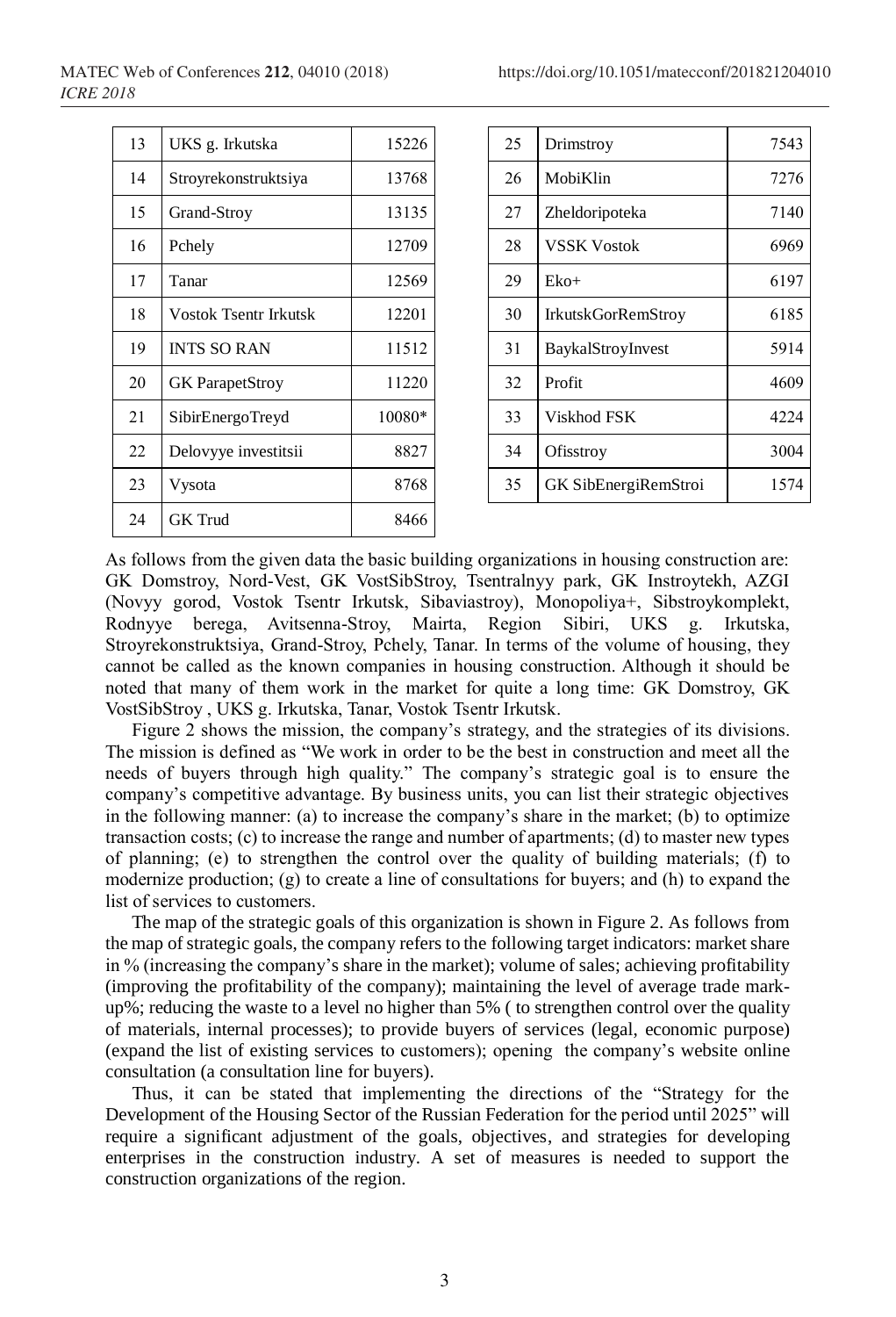

**Fig. 1.** Strategic tasks.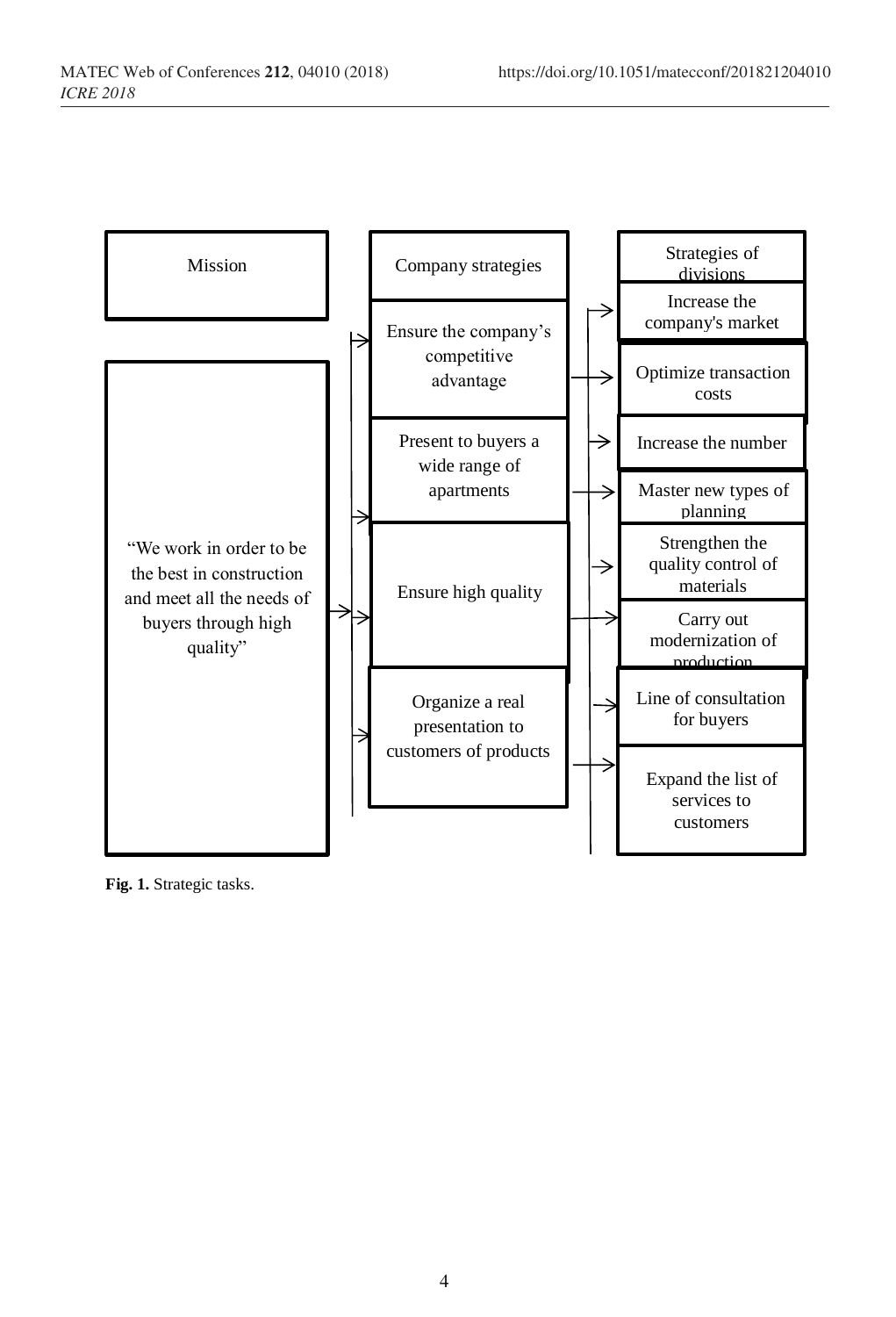

**Fig. 2.** The map of strategic goals.

## **References**

- 1. Government of Russia, *Strategy for the Development of the Housing sector of the Russian Federation for the period up to 2025* (http://www.minstroyrf.ru/docs/15909/, Moscow)
- 2. N. Yu. Yaskova, Proceedings of Universities. Investment. Construction. Real Estate, **8**, 1(24), 133-142 (2018).